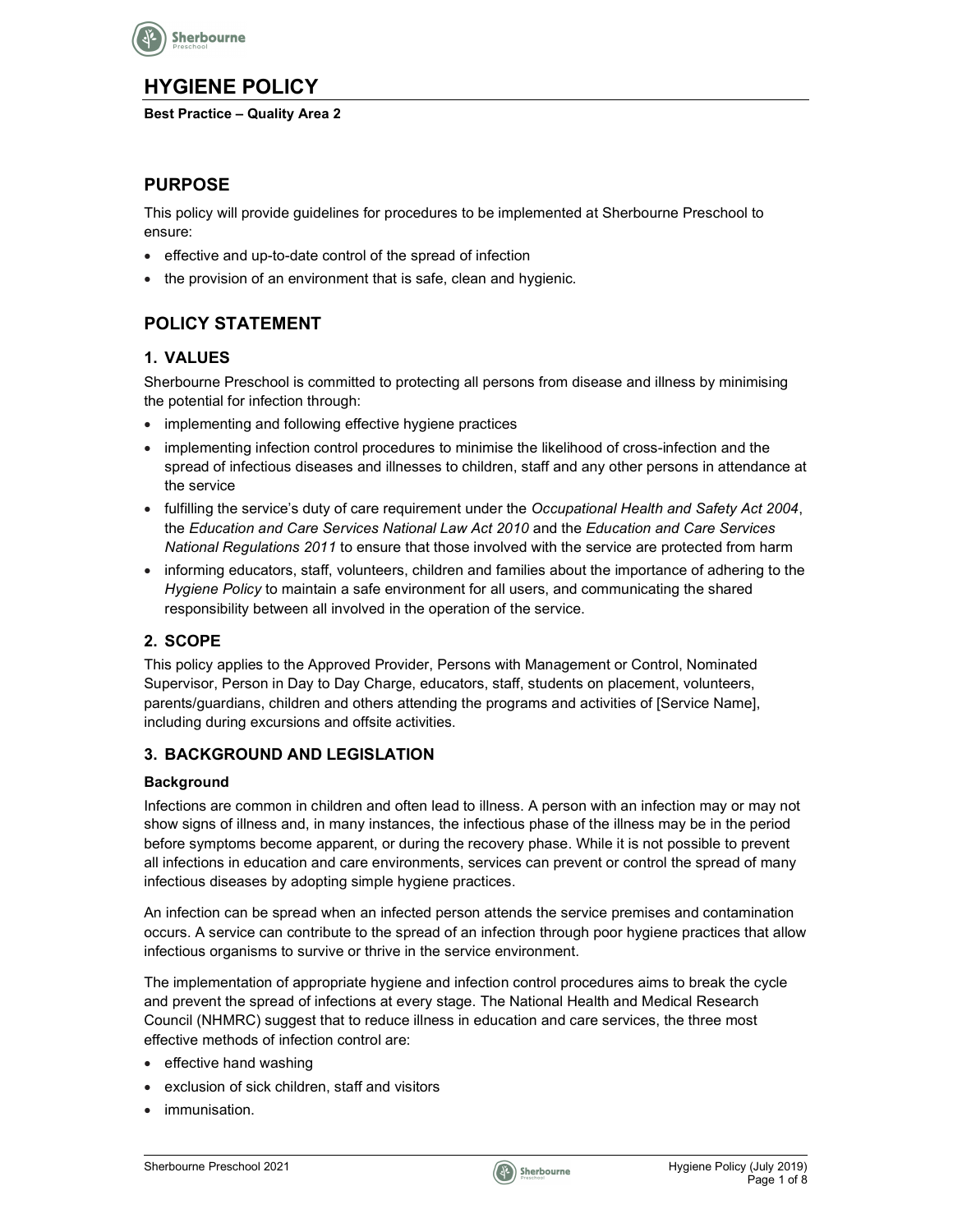

Other strategies to prevent infection include:

- cough etiquette
- appropriate use of gloves
- effective cleaning of the service environment.

The NHMRC suggests that if these strategies are not implemented, all other procedures described in the service's Hygiene Policy will have reduced effectiveness in preventing the spread of infection and illness.

#### Legislation and standards

Relevant legislation and standards include but are not limited to:

- Education and Care Services National Law Act 2010
- Education and Care Services National Regulations 2011: Regulations 77, 106, 109, 112, 168
- Food Act 1990
- National Quality Standard, Quality Area 2: Children's Health and Safety
	- Standard 2.1: Each child's health is promoted
		- Element 2.1.3: Effective hygiene practices are promoted and implemented
		- Element 2.1.4: Steps are taken to control the spread of infectious diseases and to manage injuries and illness, in accordance with recognised guidelines
- Occupational Health and Safety Act 2004
- Public Health and Wellbeing Act 2008

The most current amendments to listed legislation can be found at:

- Victorian Legislation Victorian Law Today: http://www.legislation.vic.gov.au/
- Commonwealth Legislation ComLaw: http://www.comlaw.gov.au/

#### 4. DEFINITIONS

The terms defined in this section relate specifically to this policy. For commonly used terms e.g. Approved Provider, Nominated Supervisor, Regulatory Authority etc. refer to the General Definitions section of this manual.

Cleaning: A process that removes visible contamination such as food waste, dirt and grease from a surface. This process is usually achieved by the use of water and detergent. During this process, micro-organisms will be removed but not destroyed.

Communicable disease: A disease capable of being transmitted from an infected person or species to a susceptible host, either directly or indirectly.

Cough etiquette: The correct way to prevent the spread of infectious organisms that are carried in droplets of saliva is to cough or sneeze into the inner elbow or to use a tissue to cover the mouth and nose. Place all tissues in the rubbish bin immediately and clean hands with either soap and water or a disinfectant hand rub.

Hygiene: The principle of maintaining health and the practices put in place to achieve this.

Infectious disease: A disease that can be spread, for example, by air, water or interpersonal contact. An infectious disease is designated under Victorian Law or by a health authority (however described) as a disease that would require the infected person to be excluded from an education and care service (refer to Dealing with Infectious Diseases Policy).

Neutral detergent: A cleaning agent available commercially and labelled as 'neutral' or 'neutral pH'.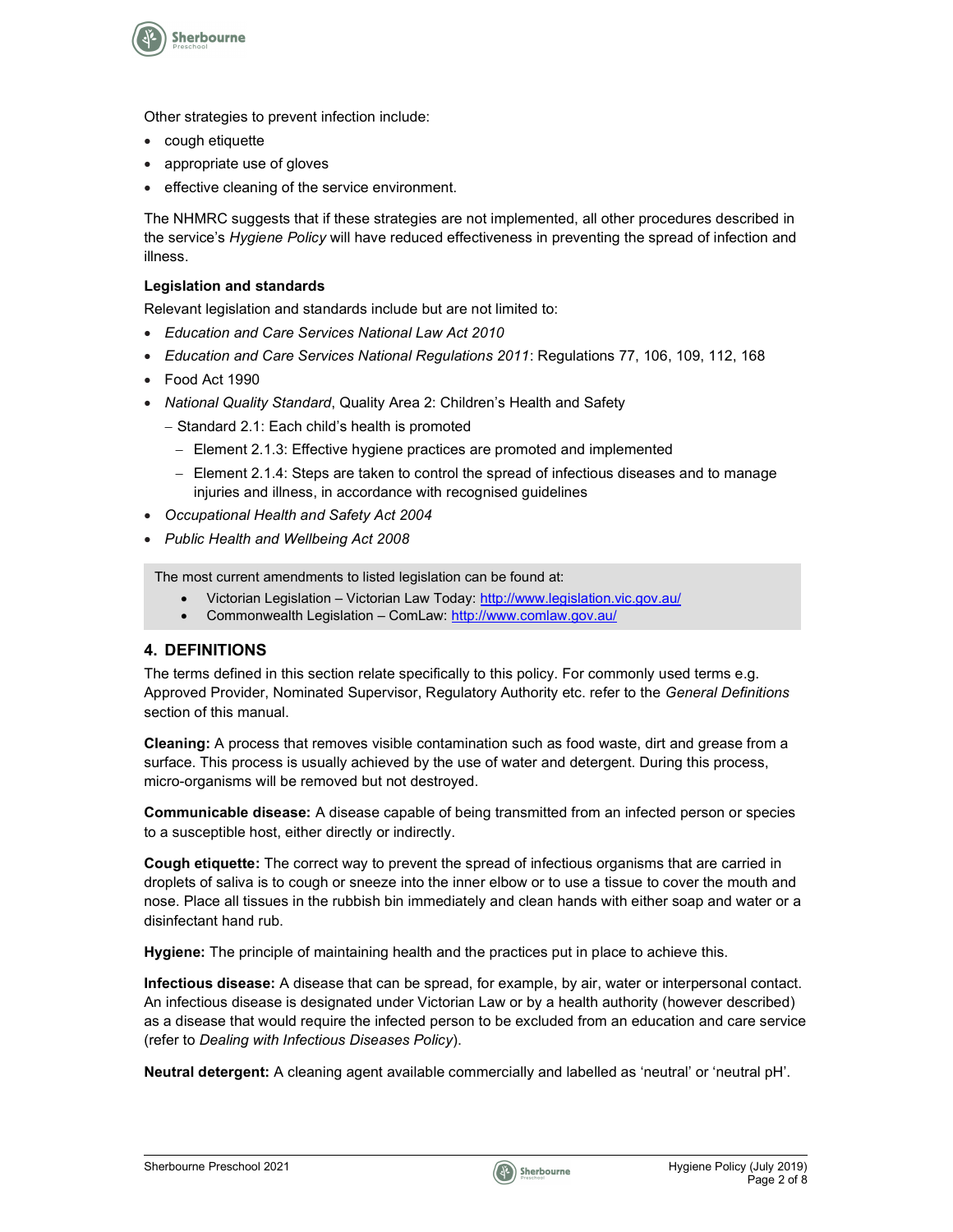

Sanitising: A process that destroys micro-organisms. Sanitising a surface can reduce the number of micro-organisms present. The process of sanitisation usually involves ensuring a surface is thoroughly cleaned with both heat and water, followed by the use of chemicals.

### 5. SOURCES AND RELATED POLICIES

#### Sources

- Department of Health, Victoria, Food Safety: http://www.health.vic.gov.au/foodsafety/
- Communicable Diseases Section, Public Health Group, Victorian Department of Human Services (2011), The Blue Book: Guidelines for the control of infectious diseases. Available at: https://www2.health.vic.gov.au/about/publications/researchandreports/The-blue-book
- National Health and Medical Research Council (2013) Staying Healthy: Preventing infectious diseases in early childhood education and care services  $(5<sup>th</sup>$  edition): https://www.nhmrc.gov.au/about-us/publications/staying-healthy-preventing-infectious-diseasesearly-childhood-education-and-care-services

#### Service policies

- Administration of First Aid Policy
- Administration of Medication Policy
- Dealing with Infectious Diseases Policy
- Dealing with Medical Conditions Policy
- Incident, Injury, Trauma and Illness Policy
- Occupational Health and Safety Policy
- Privacy and Confidentiality Policy

## PROCEDURES

#### The Approved Provider or Persons with Management and Control is responsible for:

- ensuring that all staff and volunteers are provided with a copy of this policy and have a clear understanding of the procedures and practices outlined within
- ensuring the Nominated Supervisor, educators, staff and volunteers at the service implement adequate health and hygiene practices, and safe practices for handling, preparing and storing food (Regulation 77(1))
- establishing robust induction procedures that include the provision of information regarding the implementation of the practices outlined in this policy
- developing an appropriate cleaning and sanitising schedule that outlines daily, weekly, monthly, quarterly and annual cleaning and sanitising requirements and responsibilities
- arranging for the service to be cleaned and sanitised regularly, including floors and other surfaces, as per the cleaning contract and schedule
- reviewing the cleaner's contract and schedule on an annual basis
- contacting the local council's Environmental Health Officer for information about obtaining a needle/syringe/sharps disposal unit and instructions for its use
- ensuring the service has laundry facilities or access to laundry facilities, or other arrangements for dealing with soiled clothing, nappies and linen, including hygienic facilities for storage prior to their disposal or laundering (Regulation 106(1))
- ensuring that the laundry and hygiene facilities are located and maintained in a way that does not pose a risk to children (Regulation 106(2))
- ensuring that there are adequate and appropriate hygiene facilities provided for nappy changing which are designed, located and maintained in such a way that prevents unsupervised access by children (Regulations 112(2)&(4))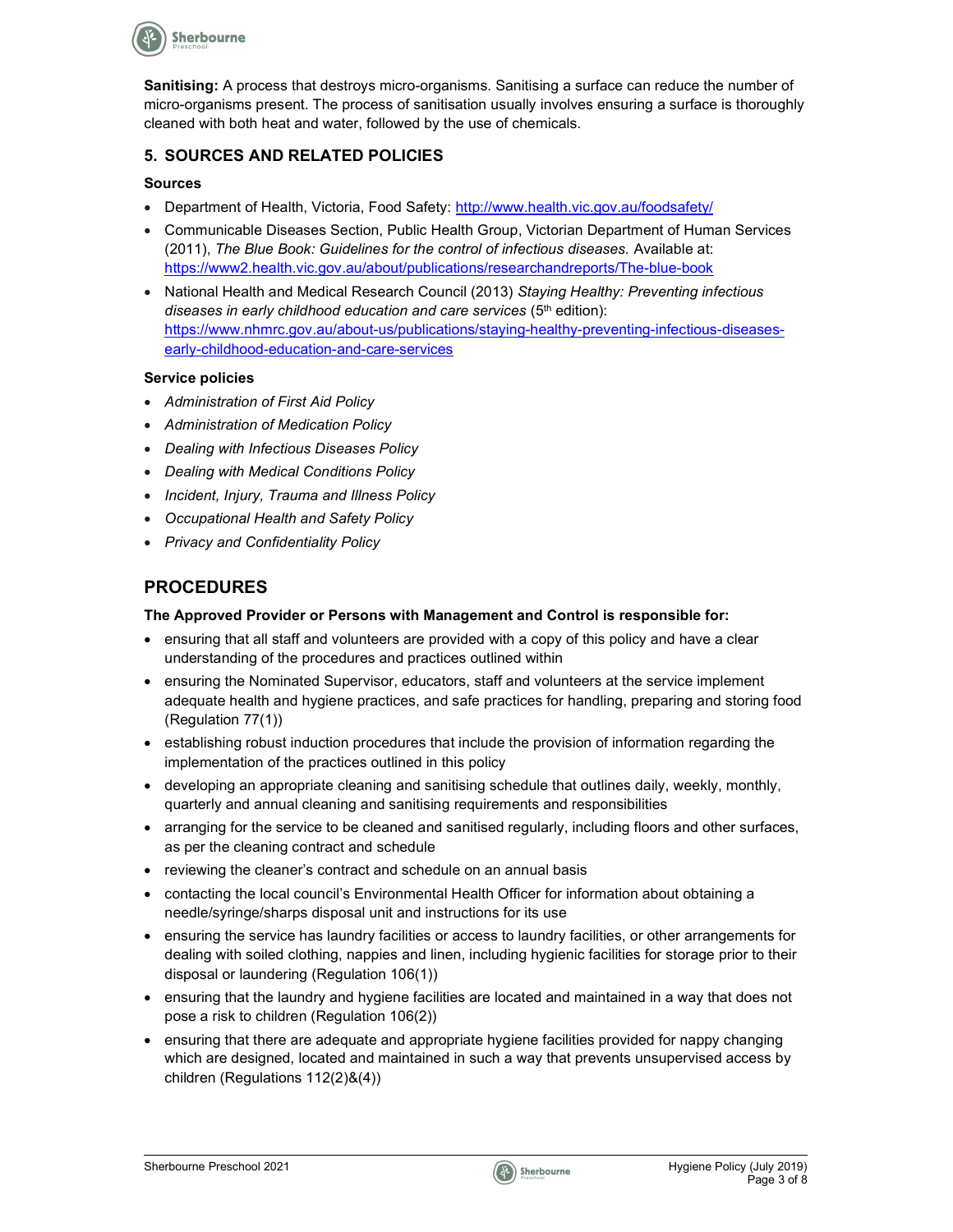**Sherbourne** 

- ensuring that adequate, developmental and age-appropriate toilet, washing and drying facilities are provided for use by children, and that these are safe and accessible (Regulation 109)
- reviewing staff training needs in relation to understanding and implementing effective hygiene practices in early childhood settings
- providing a copy of the NHMRC guidelines for the prevention of infectious diseases in child care for the service
- providing hand washing guidelines for display at each hand washing location
- ensuring there is an adequate supply of non-toxic cleaning and hygiene products, including gloves, at all times.

#### The Nominated Supervisor or Person in Day to Day Charge is responsible for:

- implementing and ensuring that all staff members and volunteers at the service follow adequate health and hygiene practices, and safe practices for preparing, handling and storing food to minimise risks to children (Regulation 77(2))
- developing effective hygienic systems for cleaning, such as using colour-coded sponges/cloths in each area
- ensuring sponges are cleaned, rinsed and stored separately, and replaced regularly
- ensuring that an inspection of the outdoor areas, in particular the sand and soft-fall areas, are conducted daily to ensure they are maintained in a safe and hygienic manner
- informing the Approved Provider of any issues that impact on the implementation of this policy
- actively encouraging parents/guardians to keep children who are unwell at home to prevent the spread of infection to other children and educators
- storing or presenting items, such as beds, bedding and sunhats, in such a way as to prevent cross-contamination
- ensuring that there is a regular and thorough cleaning and disinfecting schedule for all equipment and toys
- ensuring any chemicals and cleaning agents are non-toxic and stored out of reach of children
- ensuring that all educators/staff wear disposable gloves when changing nappies or dealing with open wounds or other body fluids, and dispose of those gloves and soiled materials in a sealed container or plastic bag
- maintaining the service in a clean and hygienic manner throughout the day, such as wiping benches and tables before and after eating, and cleaning up spills
- actively encouraging educators and staff who have, or are suspected of having an infectious disease to not attend the service in order to prevent the spread of infection to others attending the service.

#### Educators and other staff are responsible for:

- implementing and promoting correct hand washing and hygiene practices, as outlined in this policy
- maintaining the service in a clean and hygienic manner throughout the day, such as wiping benches and tables before and after eating, and cleaning up spills
- conducting a daily inspection of the outdoor areas, in particular the sand and soft-fall areas, to ensure they are maintained in a safe and hygienic manner
- informing the Approved Provider of any issues that impact on the implementation of this policy
- actively encouraging parents/guardians to keep children who are unwell at home to prevent the spread of infection to other children and educators
- being conscious of their responsibility to not attend the service when they have or suspect they have an infectious disease.

#### In relation to changing nappies for children:

attending to the individual personal hygiene needs of each child as soon as is practicable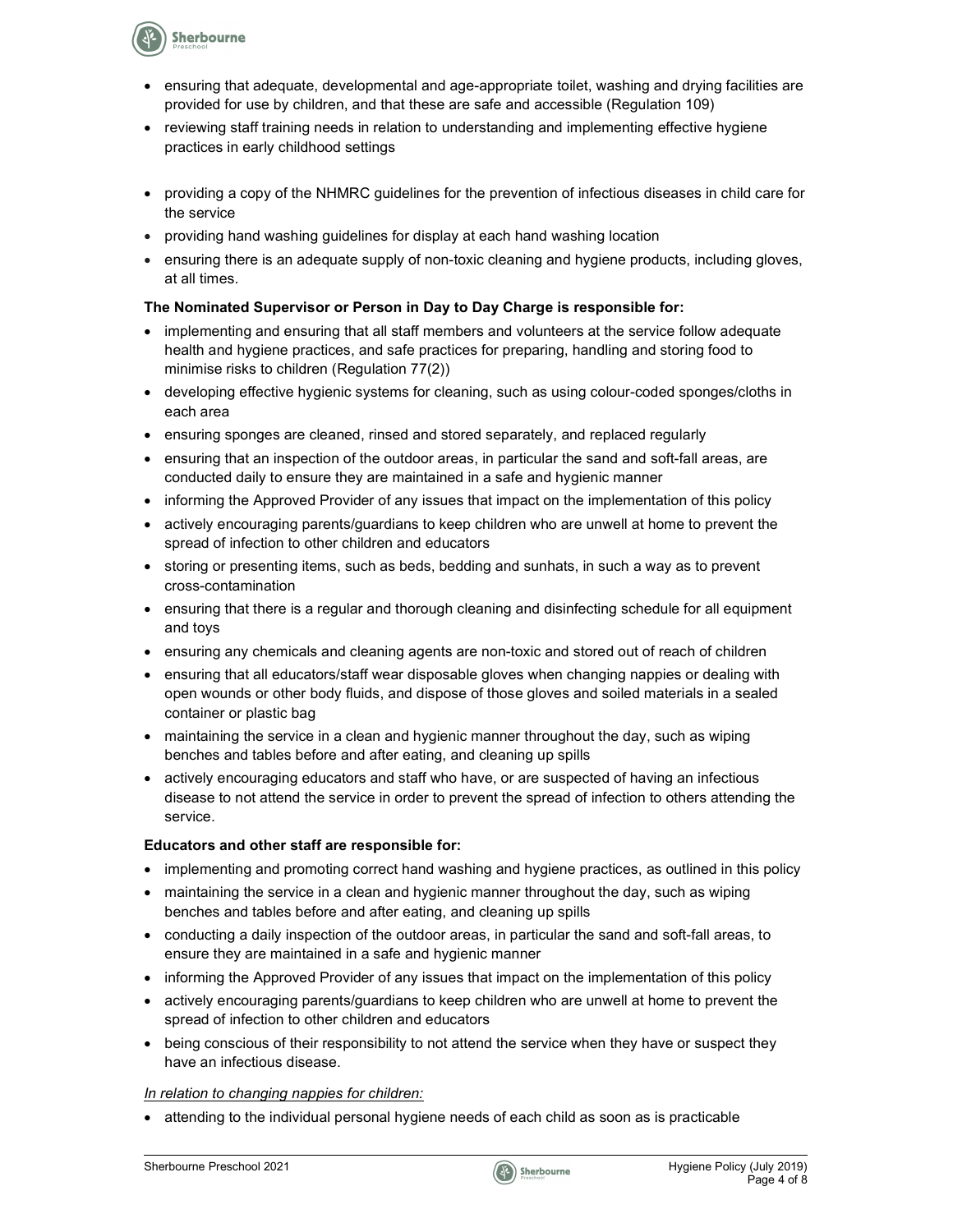**Sherbourne** 

- changing nappies and attending to individual personal hygiene and toileting needs of each child according to recommended procedures (refer to Attachment 1 – Sample nappy-changing and toileting guidelines)
- disposing of soiled nappies in a safe and hygienic manner in line with this policy.

#### In relation to the toileting of children:

- ensuring soap and drying facilities are available at all times when children are in attendance at the service, including ensuring paper towels are available if hand-dryers are not working
- ensuring children do not share the use of items related to personal care, such as hand towels for drying hands, toothbrushes and hairbrushes
- encouraging children to flush the toilet after use
- encouraging and assisting (where required) children to wash their hands according to hand washing guidelines (refer to Attachment 2) after toileting
- encouraging children to tell a staff member if they have had a toileting accident
- monitoring and maintaining toileting facilities in a safe, clean and hygienic manner while children are in attendance; this requires periodic checking of the bathroom area
- respecting diverse styles of toileting children due to cultural or religious practices
- respecting the possible need to maintain privacy of toileting and dressing.

#### In relation to cleaning toys, clothing and the service in general:

- removing toys that a child has sneezed or coughed on (place in a 'toys-to-be-cleaned' box)
- wearing gloves when cleaning (general purpose gloves are sufficient; wash and hang outside to dry when finished)
- washing mouthed toys daily using warm water and detergent and, if possible, drying in the sun
- wiping over books with a moist cloth treated with detergent
- ensuring washable toys and equipment are cleaned term by term or annually, as required
- washing and disinfecting mattress covers and linen, where applicable.

#### In relation to children's contact with one another:

- educating and encouraging children in good personal hygiene practices, such as:
	- washing their hands after blowing and wiping their nose
	- not touching one another when they are cut or bleeding
	- disposing of used tissues promptly and appropriately, and not lending them to other children
	- using their own equipment for personal care, such as toothbrushes, hats, brushes and combs
	- only touching the food they are going to eat
	- using their own drink bottles or cups.

#### In relation to indoor and outdoor environments:

- $\bullet$  keeping the indoor and outdoor environments as clean and hygienic as possible at all times, including the safe disposal of discarded needles/syringes/sharps
- promptly removing blood, urine and faeces (including animal) either indoors or outdoors, using the appropriate cleaning procedures
- covering the sandpit when not in use to prevent contamination
- emptying water containers, such as water trays, each day (refer to Water Safety Policy)
- disposing of any dead animals/insects found on the premises in an appropriate manner.

#### In relation to the safe handling of body fluids or materials in contact with body fluids:

- avoid direct contact with blood or other fluids
- not be at eye level when cleaning/treating a child's face that has blood on it, as a child's blood can enter the mouth/nose of a staff member when a child cries or coughs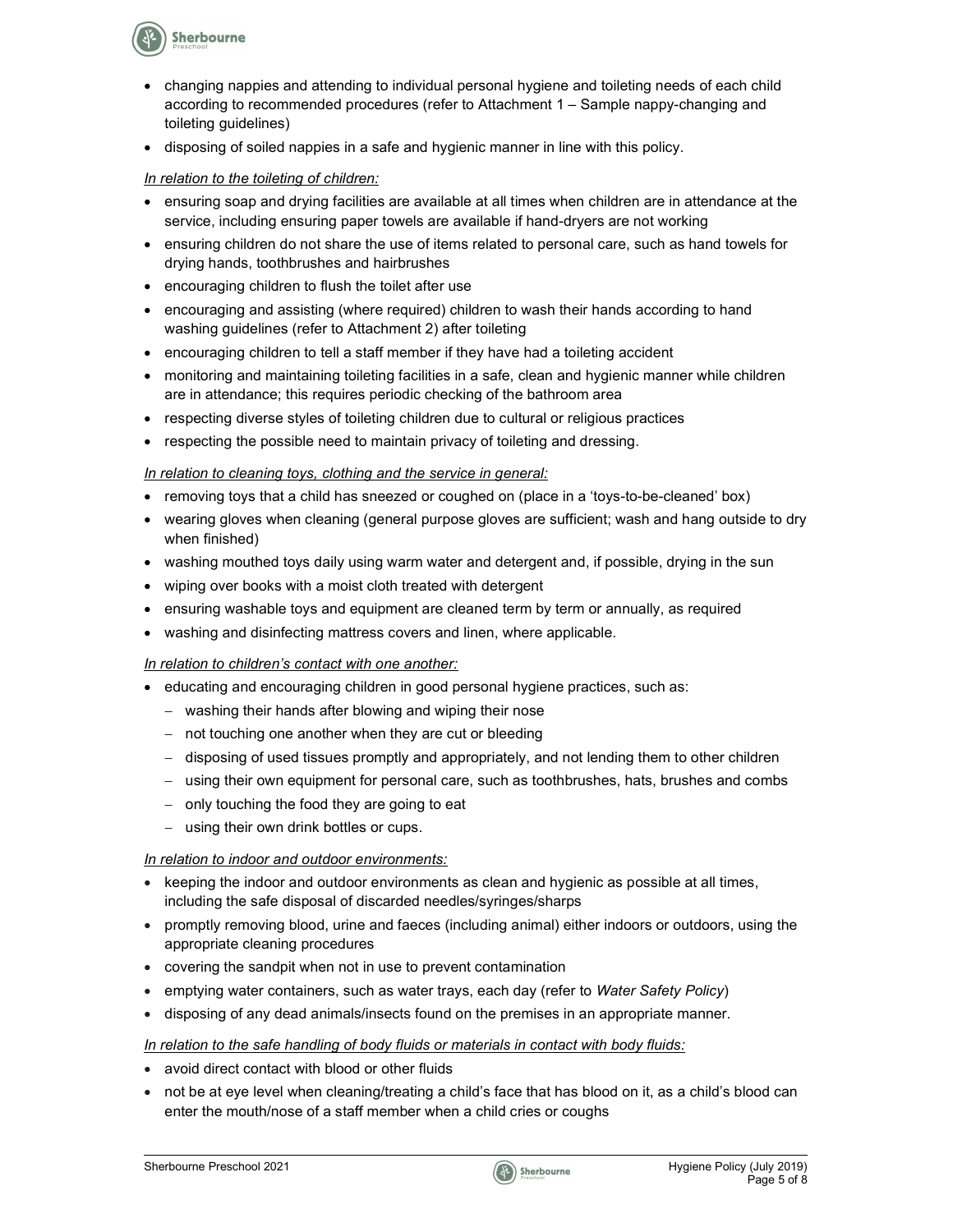

- wear gloves wherever possible
- cover any cuts/abrasions on their own hands with a waterproof dressing.

#### In relation to effective environmental cleaning:

- clean with detergent and warm water followed by rinsing and drying to remove the bulk of infectious organisms from a surface. Particular attention should be paid to the following:
	- toilets/sinks must be cleaned daily and separate cleaning cloths/sponges must be used for each task
	- mouthed toys must be washed immediately or placed in a separate container for washing at a later time
	- all bench tops and floors must be washed regularly
	- children's cups/drink bottles used for water must be washed daily
	- when washing at the child care premises, staff are to consider washing items separately to minimise cross-contamination, for example, tea towels washed separately from sheets, face washers washed separately to play mats/rugs
	- nappy change areas/mats must be washed with detergent and warm water after each use.

#### Parents/guardians are responsible for:

- keeping their child/ren home if they are unwell or have an infectious disease that requires their exclusion from the education and care service
- informing the service if their child has an infectious disease
- supporting this policy by complying with the hygiene practices when attending the service or when assisting with a service program or activity
- encouraging their child/ren to develop and follow effective hygiene practices at all times, including handwashing on arrival at the service.

Volunteers and students, while at the service, are responsible for following this policy and its procedures.

## EVALUATION

In order to assess whether the values and purposes of the policy have been achieved, the Approved Provider will:

- regularly seek feedback from everyone affected by the policy regarding its effectiveness
- monitor the implementation, compliance, complaints and incidents in relation to this policy and ensure satisfactory resolutions have been achieved
- keep the policy up to date with current legislation, research, policy and best practice
- revise the policy and procedures as part of the service's policy review cycle, or as required
- notify parents/guardians at least 14 days before making any changes to this policy or its procedures.

## ATTACHMENTS

- Attachment 1: Nappy change procedure
- Attachment 2: Handwashing guidelines

#### AUTHORISATION

This policy was adopted by the Approved Provider of Sherbourne Preschool on 14/9/21

## REVIEW DATE: SEPTEMBER/2024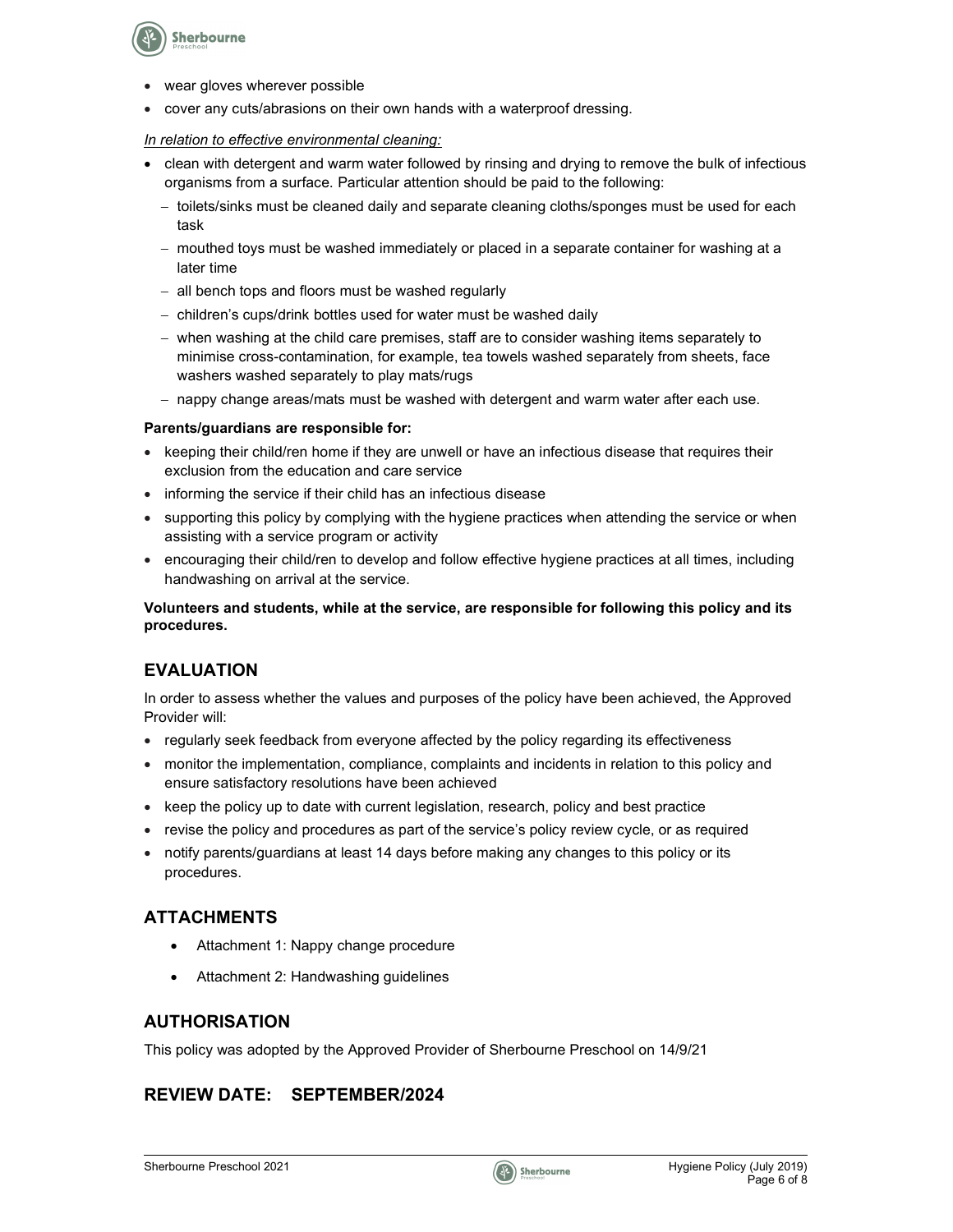

# ATTACHMENT 1 Nappy change procedure

Download and attach the poster: Changing a nappy without spreading germs, from the website of the National Health and Medical Research Council (2013) Staying Healthy: Preventing infectious diseases in early childhood education and care services  $(5<sup>th</sup>$  edition):

https://www.nhmrc.gov.au/file/5131/download?token=M7dUSsI-









# nappy change procedure

#### Preparation

- 1 Wash your hands
- Place paper on the change table  $\overline{2}$
- 3 Put disposable gloves on both hands

#### Changing

- $\overline{4}$ Remove the child's nappy and put any disposable nappy in a hands-free lidded bin Place any soiled clothes (including any cloth nappy) in a plastic bag
- 5 Clean the child's bottom
- 6 Remove the paper and put it in a hands-free lidded bin
- $\overline{7}$ Remove your gloves and put them in the bin
- 8 Place a clean nappy on the child
- 9 Dress the child
- 10 Take the child away from the change table
- 11 Wash your hands and the child's hands

#### Cleaning

- 12 After each nappy change, clean the change table with detergent and water, then rinse and dry
- 13 Wash your hands

NHMRC Ref. CH55h Printed June 2013

**Australian Government** al Health and Medical Research Council

NHMRIC WORKING TO BUILD A HEALTHY AUSTRALIA